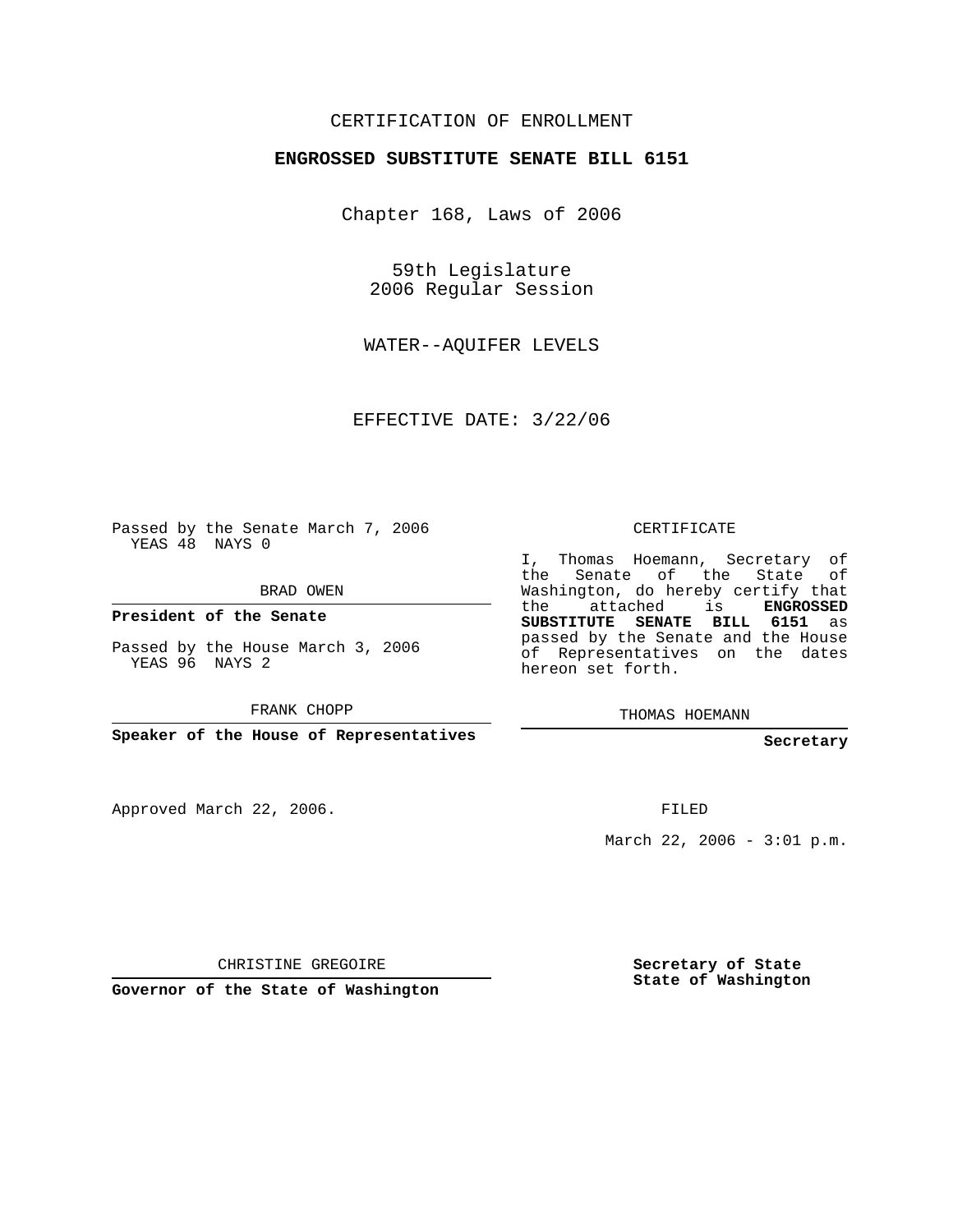## **ENGROSSED SUBSTITUTE SENATE BILL 6151** \_\_\_\_\_\_\_\_\_\_\_\_\_\_\_\_\_\_\_\_\_\_\_\_\_\_\_\_\_\_\_\_\_\_\_\_\_\_\_\_\_\_\_\_\_

\_\_\_\_\_\_\_\_\_\_\_\_\_\_\_\_\_\_\_\_\_\_\_\_\_\_\_\_\_\_\_\_\_\_\_\_\_\_\_\_\_\_\_\_\_

AS AMENDED BY THE HOUSE

Passed Legislature - 2006 Regular Session

## **State of Washington 59th Legislature 2006 Regular Session**

**By** Senate Committee on Water, Energy & Environment (originally Senators Schoesler, Poulsen, Mulliken, Rasmussen, Jacobsen, Morton and Delvin)

READ FIRST TIME 01/30/06.

 AN ACT Relating to water policy in regions with regulated reductions in aquifer levels; adding a new section to chapter 90.44 RCW; creating a new section; providing an expiration date; and declaring an emergency.

BE IT ENACTED BY THE LEGISLATURE OF THE STATE OF WASHINGTON:

 NEW SECTION. **Sec. 1.** (1) The legislature finds that the department of ecology adopted ground water management subarea rules to manage aquifer depletions in the Odessa subarea, which includes undeveloped portions of the federal Columbia basin project.

 (2) The legislature also finds that deep well agricultural irrigation was permitted within the Odessa subarea under the expectation that federal Columbia basin project water would be delivered to replace the temporary ground water withdrawals in time to stabilize aquifer levels.

 (3) The legislature further finds that because federal project water has not been delivered as anticipated, aquifer levels have continued to decline despite department of ecology and community efforts to manage ground water withdrawals in a sustainable manner.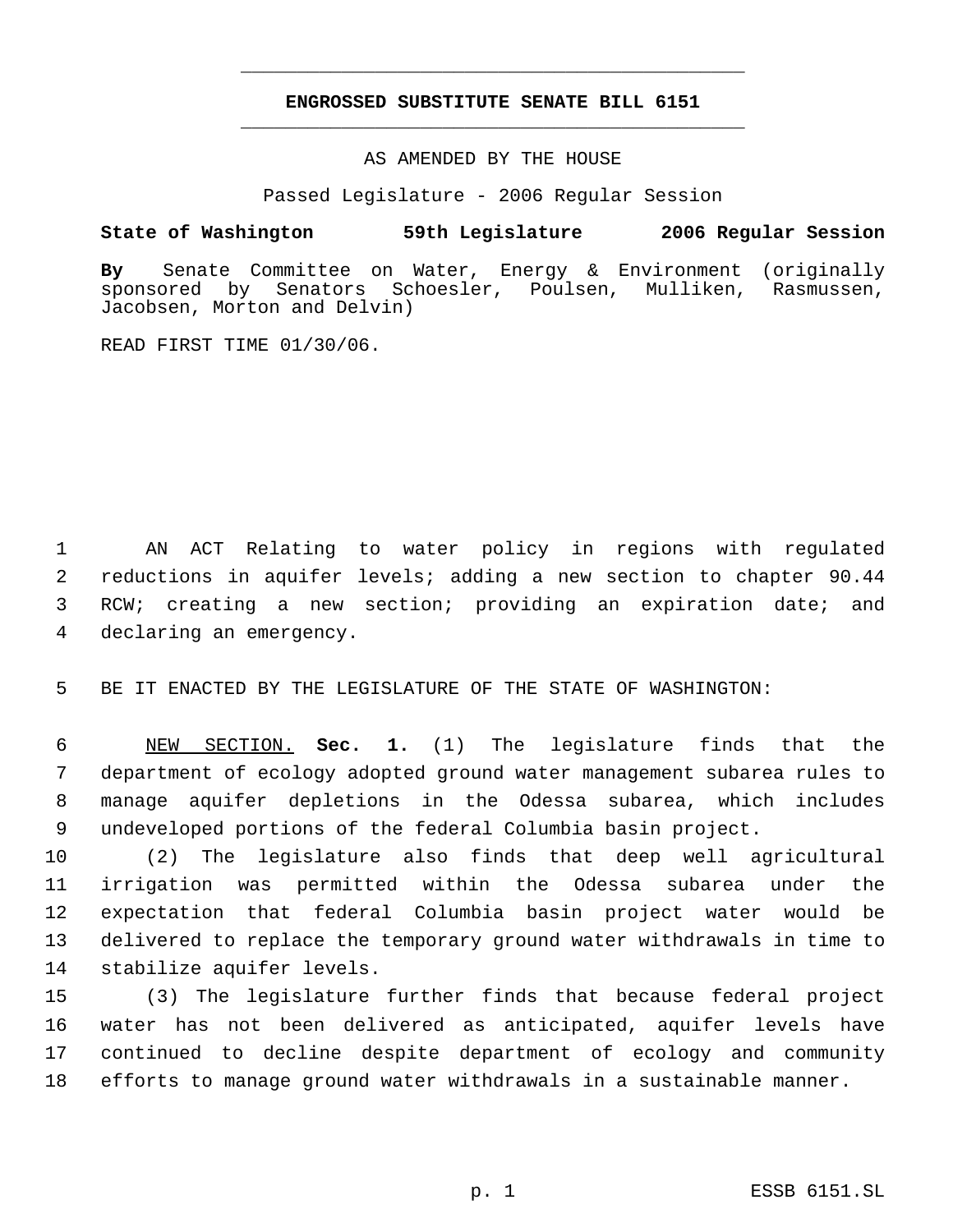(4) The legislature further finds that, because substantial project expansion and aquifer recharge is a long-term effort, the continued availability of ground water for domestic, municipal, industrial, and agricultural uses in the region is in great jeopardy.

 (5) The legislature therefore declares that immediate relief is needed to encourage more efficient use of water and to protect the region's citizens from economic hardships and public health and safety risks that can result from declining aquifer levels.

 NEW SECTION. **Sec. 2.** A new section is added to chapter 90.44 RCW to read as follows:

 (1) In order to encourage more efficient use of water, where the source of water is an aquifer within the Odessa ground water subarea as defined in chapter 173-128A WAC:

 (a) Any period of nonuse of a right to withdraw ground water from the aquifer is deemed to be involuntary due to a drought or low flow period under RCW 90.14.140(2)(b); and

 (b) Such unused water is deemed a standby or reserve water supply that may again be used after the period of nonuse, as long as: (i) Reductions in water use are a result of conservation practices, irrigation or water use efficiencies, long or short-term changes in the types or rotations of crops grown, economic hardship, pumping or system infrastructure costs, unavailability or unsuitability of water, or willing and documented participation in cooperative efforts to reduce aquifer depletion and optimize available water resources; (ii) withdrawal or diversion facilities are maintained in good operating condition; and (iii) the department has not issued a superseding water right permit or certificate to designate a portion of the ground water right replaced by federal Columbia basin project water as a standby or reserve right under RCW 90.44.510.

 (2)(a) A water right holder choosing to not exercise a water right in accordance with the provisions of this section must provide notice to the department in writing within one hundred eighty days of such choice. The notice shall include the name of the water right holder and the number of the permit, certificate, or claim.

 (b) When a water right holder chooses to discontinue nonuse under the provisions of this section, notice of such action must be provided to the department in writing. Notice is not required under this